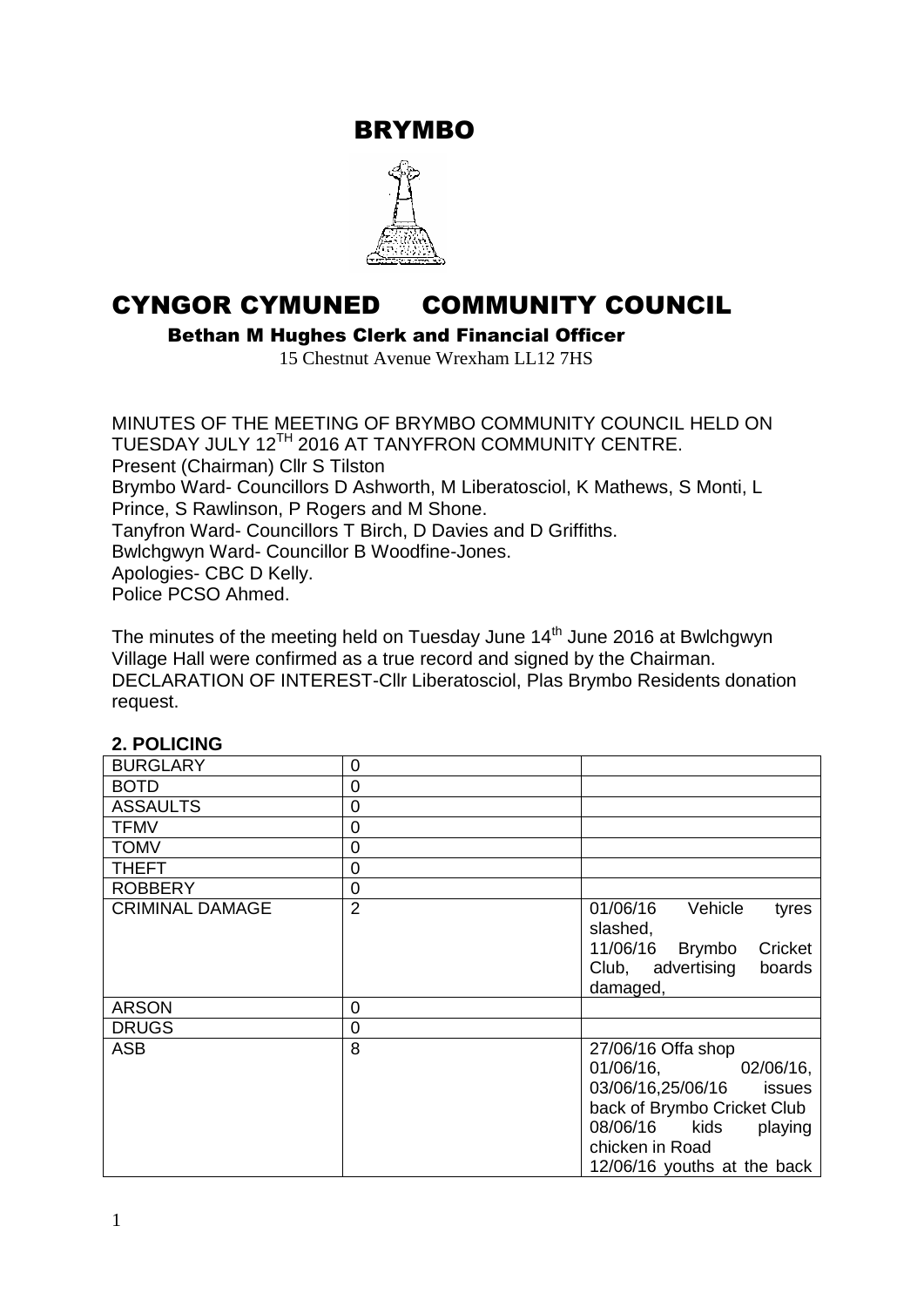|  | of the steel works site<br>27/06/16 ASB outside shop<br>when officers<br>issues<br>no<br>attended |
|--|---------------------------------------------------------------------------------------------------|
|  |                                                                                                   |

Police and Council-Two calls received 27/06/16 and 30/06/16 vehicles causing obstruction to buses.

Schools-Regular patrols outside the schools Tanyfron and Brymbo.

Emerging issues: Regular foot patrol conducted in the Brymbo area and Tanyfron area.

Drugs Intel has been submitted.

Brymbo Cricket club youths congregating regular patrols conducted in regular contact with the staff security advice given

Calls received on my Blackberry which I have actioned and may not show on the stats and are confidential

Need to arrange Speed gun day with the Councillors and any local residents who are interested.

Ascertain which busy roads for use of speed gun are.

Good news stories: reduced calls of ASB

No Burglaries this month

Walkabout conducted with Councillor Rogers discussed local issues.

Meeting with Councillor Tony Birch

Cllr Rogers thanked PCSO Ahmed for her active presence in the village and her assistance with recent parking and traffic problems. PCSO Ahmed asked members if they or residents they knew would be interested in participating in the speed gun initiative. There were areas in the village that needed monitoring e.g. Vicarage Road and the road leading past the Crick. Cllr Davies said that there had been problems with cars racing around Tanyfron. She had reported the incidents to 101. PCSO Ahmed said she would look into this.

# **3. COUNTY BOROUGH COUNCILLOR'S REPORTS**

In CBC's Kelly's absence Cllr Rogers reported that Cllr Kelly was waiting to arrange a date to meet with Darren Green of WCBC. Also, a date was yet to be arranged between a representative of WCBC and Cllr Tilston to discuss the future of Bwlchgwyn Village Hall. Cllr Rogers said that Council housing work was beginning in Tanyfron and a container would be allocated by the allotment as a result. New railings were to be placed on Offa Street. Approx.80 houses were to receive new roofs in Brymbo and as a result there would be a lot of lorries and vans around the village while the work was being completed. Cllr Rogers told members that Brymbo Heritage Group had received approx. £20.000 in funding from the 'reclaim your spaces' project and would be consulting with the 3 communities regarding this. Grass cutting in the County was a problem and the cutting of hedges and verges in the villages was behind schedule. Extra resources that had been promised had not been delivered.

# **4. ROADS**

Cllr Rogers said that the damage on Railway Road had been investigated and as a result a broken pipe had been found. Blockages as a result had been cleared.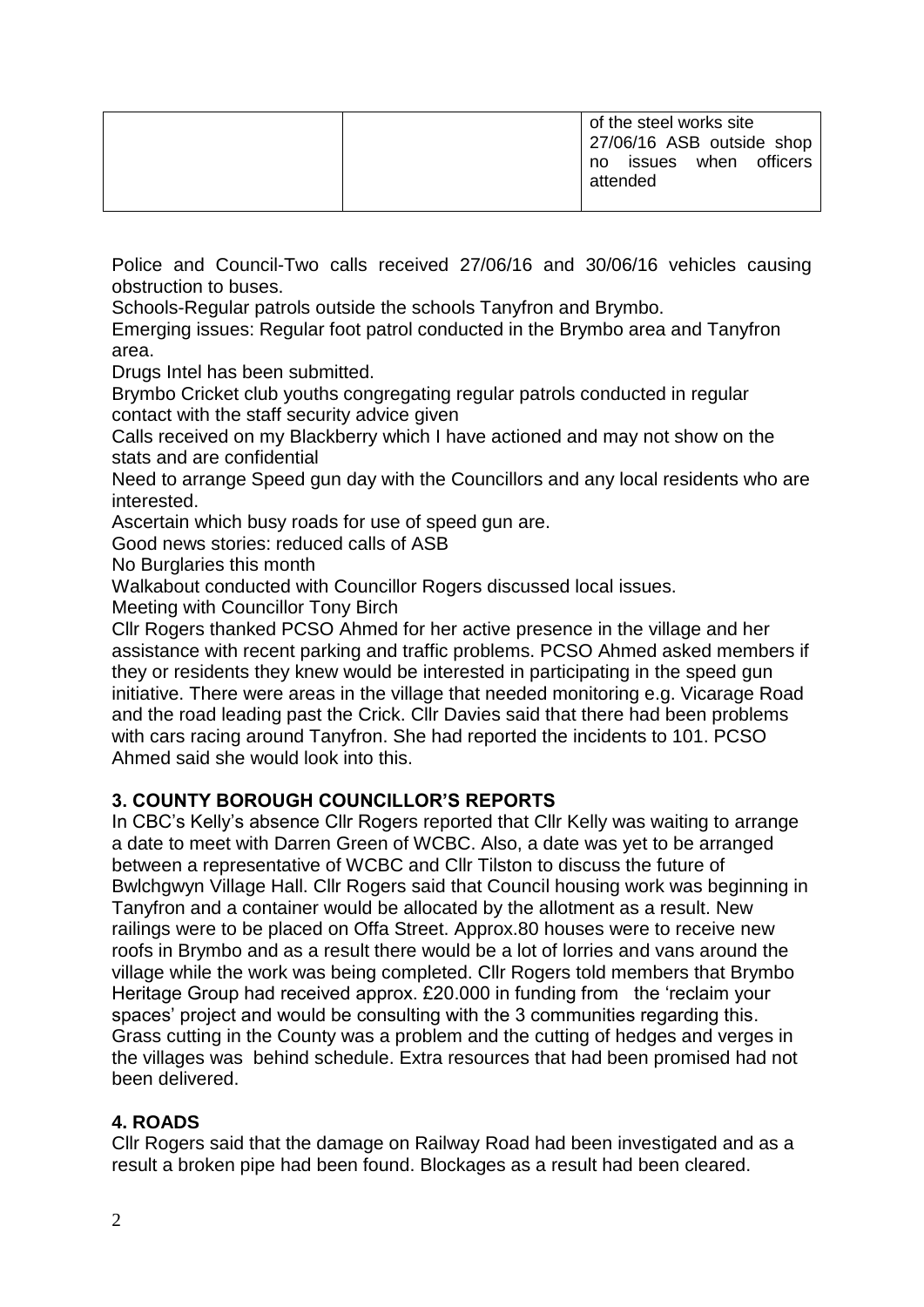College Hill was still an issue and Cllr Rogers asked if the Clerk would write to WCBC as support was needed from the CC. Members agreed.

# **5. BUS SHELTER SERVICES AND STOPS**

No further information.

# **6. PLAYING FIELDS AND PLAYGROUNDS**

Cllr Rogers requested that the deteriorating play area at Cae Merfyn be placed on the Agenda for September as funding was needed to bring it up to an acceptable standard. Members agreed.

# **7. FOOTPATHS/LIGHTING**

No further information.

# **8. WAR MEMORIAL**

Cllr Tilston said that he had still not received quotes for the works he had previously requested. As a result he had contacted WCBC requesting a list of their approved contractors. He had been told that this would need to come from the Clerk. The Clerk agreed to contact WCBC and pass on the list to Cllr Tilston.

#### **9. PLANNING**

OUTLINE APPLICATION TO ERECT 2 NO. DETACHED DWELLINGS TOGETHER WITH VEHICULAR ACCESS FOUR WINDS CAR PARK HEOL OFFA VRON TANYFRON P/2016/0374.

Cllr Rogers had abstained from voting on this application and told members that the application had been granted with conditions attached.

VARIATION OF CONDITION NO.1 IMPOSED UNDER PLANNING PERMISSION P/2011/0593 TO ALLOW A FURTHER 5 YEARS FOR DEVELOPMENT TO **COMMENCE** 

(ERECTION OF SINGLE-STOREY DWELLING,GARAGE,ACCESS DRIVE AND TURNING)

PART OF GARDEN AREA ADJOINIG ALDERLEY BRYMBO ROAD BWLCHGWYN P/2016/0562-No observations.

APPEAL –LAND EAST OF JUNCTION OF TANYFRON ROAD WITH SOUTHSEA ROAD SOUTHSEA WREXHAM

P/2015/0773-Cllr Birch said that observations could not be made as this was not in the Tanyfron Ward.

VARIATION OF CONDITIONS IMPOSED UNDER PLANNING PERMISSION CODE NO P/2012/0817CONDITION 2 - THE PERIOD WITHIN WHICH TO SUBMIT PLANS AND PARTICULARS OF THE RESERVED MATTERS TO BE EXTENDED FOR A FURTHER PEROPD OF 3 YEARSCONDITION 3 - THE PERIOD WITHIN WHICH TO COMMENCE DEVELOPMENT BE EXTENDED FOR A FURTHER PERIOD OF 3 YEARS OR BEFORE THE EXPIRY OF 1 YEAR FROM THE DATE OF THE APPROVAL OF THE LAST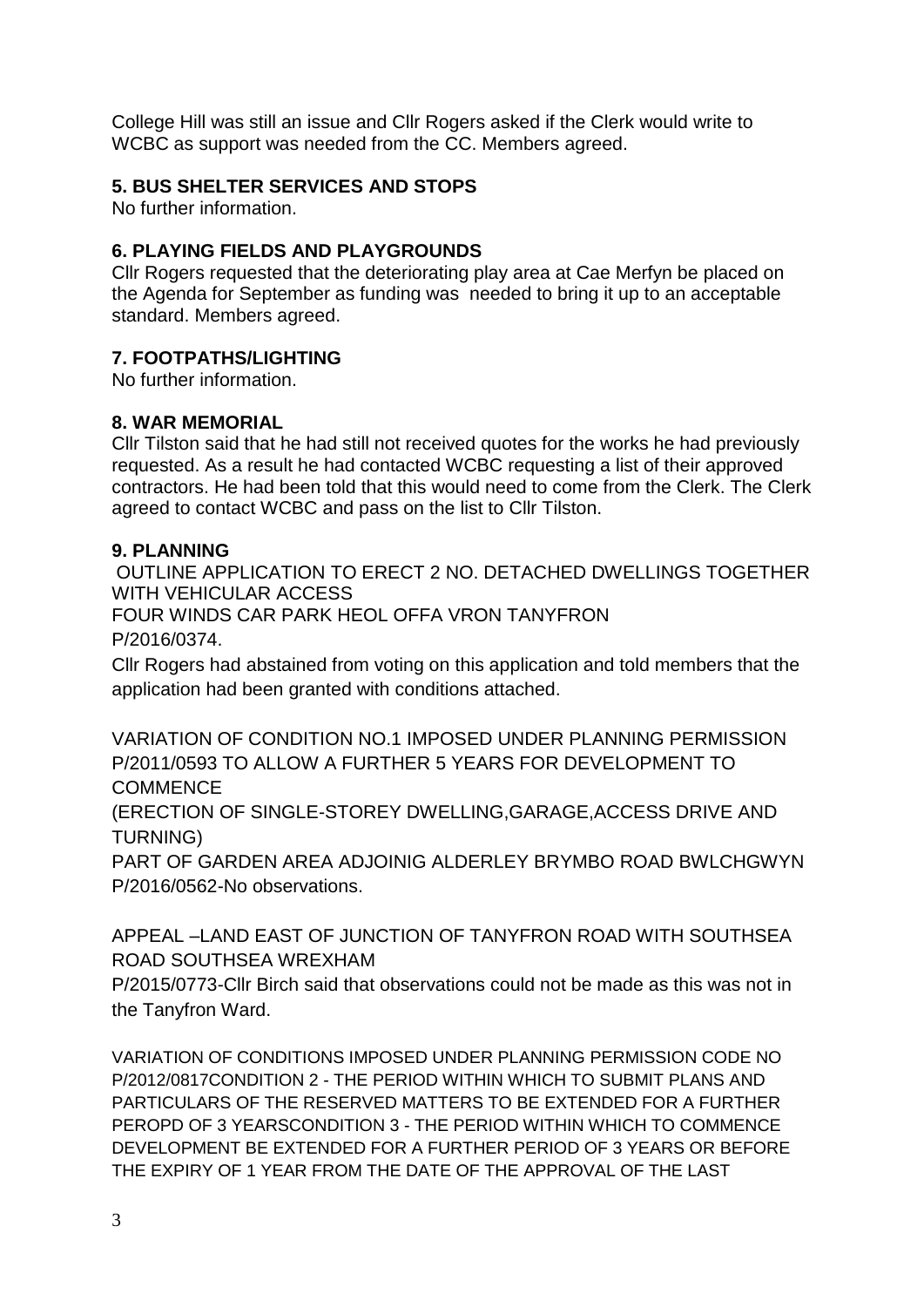RESERVED MATTER, WHICHEVER IS THE LATER (OUTLINE APPLICATION FOR RESIDENTIAL DEVELOPMENT) VACANT PLOT OPPOSITE BRYN GWENFRO TANYFRON WREXHAM P/201600626-No observations.

VARIATION OF CONDITIONS IMPOSED UNDER PLANNING PERMISSION CODE NO P/2013/0426

CONDITION 2 - THE PERIOD WITHIN WHICH TO SUBMIT PLANS AND PARTICULARS OF THE RESERVED MATTERS TO BE EXTENDED FOR A FURTHER PERIOD OF 3 YEARS

CONDITION 3 - THE PERIOD WITHIN WHICH TO COMMENCE DEVELOPMENT BE EXTENDED FOR A FURTHER PERIOD OF 3 YEARS OR BEFORE THE EXPIRY OF 2 YEARS FROM THE DATE OF THE APPROVAL OF THE LAST RESERVED MATTER, WHICHEVER IS THE LATER (OUTLINE APPLICATION FOR RESIDENTIAL DEVELOPMENT) LAND SOUTH OF 13 HARWD ROAD BRYMBO WREXHAM P/2016/06 –No observations

VARIATION OF CONDITIONS IMPOSED UNDER PLANNING PERMISSION CODE NO P/2013/0427CONDITION 2 - THE PERIOD WITHIN WHICH TO SUBMIT PLANS AND PARTICULARS OF THE RESERVED MATTERS TO BE EXTENDED FOR A FURTHER PERIOD OF 3 YEARCONDITION 3 - THE PERIOD WITHIN WHICH TO COMMENCE DEVELOPMENT BE EXTENDED FOR A FURTHER PERIOD OF 3 YEARS OR BEFORE THE EXPIRY OF 1 YEAR FROM THE DATE OF THE APPROVAL OF THE LAST RESERVED MATTER, WHICHEVER IS THE LATER (OUTLINE APPLICATION FOR RESIDENTIAL DEVELOPMENT) LAND AT GWALIA ROAD BRYMBO WREXHAMP/2016/0628- No observations

# **10. DONATIONS.**

Two requests for grants towards grass cutting had been made by churches. Members agreed to discuss future grass cutting grants at the precept meeting as these could automatically be made if agreed in December.

St Mary's Church Brymbo. A request for a grant of £1000.00 had been made for grass cutting. Cllr Shone proposed, and Cllr Birch seconded that a grant of £1000.00 be made. All were in favour.

All Saints Church Southsea. A request for a grant of £600.00 had been made for grass cutting. Cllr Shone proposed, and Cllr Birch seconded that the request be agreed. All were in favour.

Brymbo Autumn Show. A request for £150.00 had been made to help with the staging of the show. Cllr Rogers proposed, and Cllr Shone seconded that a donation of £150.00 be made. All were in favour.

Shelter Cymru. A request for a donation of £100.00 had been made. Cllr Shone proposed, and Cllr Birch seconded that the donation be made. All were in favour. Bobath. A request had been made in April for a donation towards the work of Bobath. Members asked the Clerk to write to Bobath enquiring what assistance was provided in the area. A reply had been received saying that two children from the wider community had been helped and that the organisation understood that funds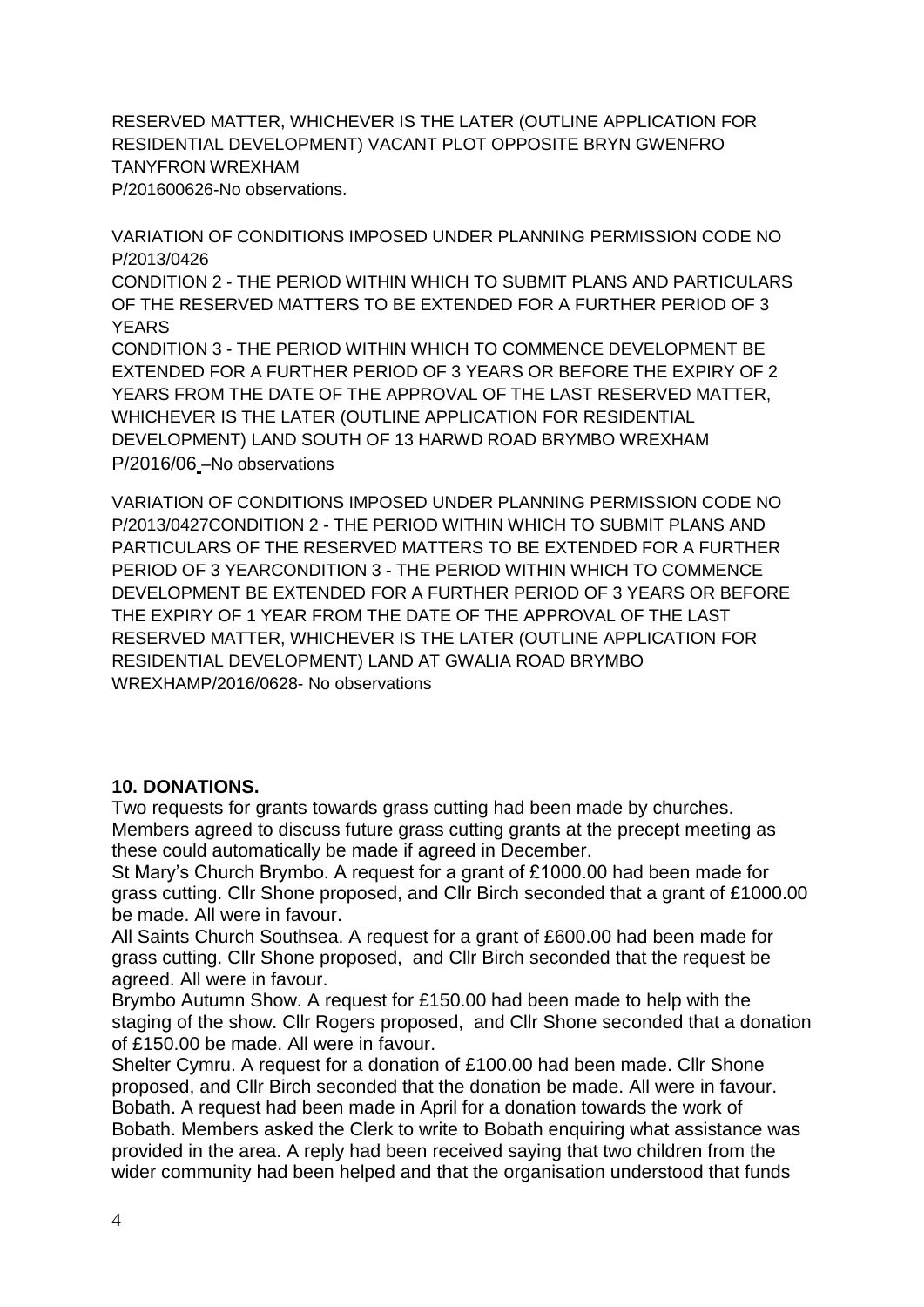were limited. Members agreed that a small donation would be made as the work carried out by the organisation was crucial. Cllr Rogers proposed, and Cllr Birch seconded that a donation of £50.00 be made. All were in favour.

Vic Studios. A donation request for a minimum donation of £100.00 had been made. Cllr Birch proposed, and Cllr Shone seconded that the donation be granted. All were in favour.

Plas Brymbo Residents. Cllr Liberatosciol declared an interest and left the room. A donation request for £100.00 had been made towards the Incredible Edible initiative. Cllr Ashworth proposed, and Cllr Monti seconded that the donation be made. All were in favour.

Bwlchgwyn Village Hall. A grant request had been made in April 2016 for assistance with repairs to the guttering. Members had requested that confirmation of a service level agreement would be needed before any decision could be made. Cllr Tilston advised members that the service level agreement was in place. Cllr Woodfine-Jones proposed that a grant of £864.00 be made from the Bwlchgwyn Environmental Fund. This was seconded by Cllr Rogers. All were in favour.

# **11. QUARTERLY ACCOUNTS**

The Clerk circulated copies of all income and expenditure for the first quarter of the financial year for 2016. The Chairman signed the bank reconciliation with the Clerk. Cllr Shone noted that there was a high balance in the general account that should be transferred over into the capital account. The Clerk said that the annual precept was paid into the general account and all outgoings were debited from there. Cllr Rogers said that at the last meeting a project for Bwlchgwyn was being discussed at a cost of approx. £80.000.00 and the Tanyfron play area discussed earlier could cost approx. £20.000 - £30.000. Also, improvements to Bronwens Green which were to be discussed that evening were looking to be around £20.000. The Clerk requested that the transfer of funds could be discussed at the precept meeting in December when the expenditure for Bronwens Green and the play area had been finalised. Members agreed.

# **12. BWLCHGWYN VACANCY**

The Clerk told members that no interest had been shown in the vacancy after the cooption notice had been placed. Cllr's Tilston and Woodfine-Jones said that they would make further enquiries. The item would be placed on the Agenda for September.

# **13. BRONWENS GREEN**

Cllr Rogers told members that the new contractors had cut the grass for the first time that day. Any extra cuts should be made through the Clerk. The sub-committee had met 3 times and had been very productive. Cllr Shone asked if the quotes received had drawings or plans attached. They had not. Cllr Rogers said that the subcommittee had met on site with the different contractors and the quotes received were very detailed. Cllr Rogers and Cllr Mathews said that they were fully aware that the work needed to be carried over the summer months and if drawings were needed this work would have to be stalled until the sub-committee came back to full Council after the summer recess. Cllr Rogers said that as the sub-committee had met three times and fully discussed, and agreed what work needed to be done. the work could go ahead as the sub-committee had delegated powers. The quotes received were as follows: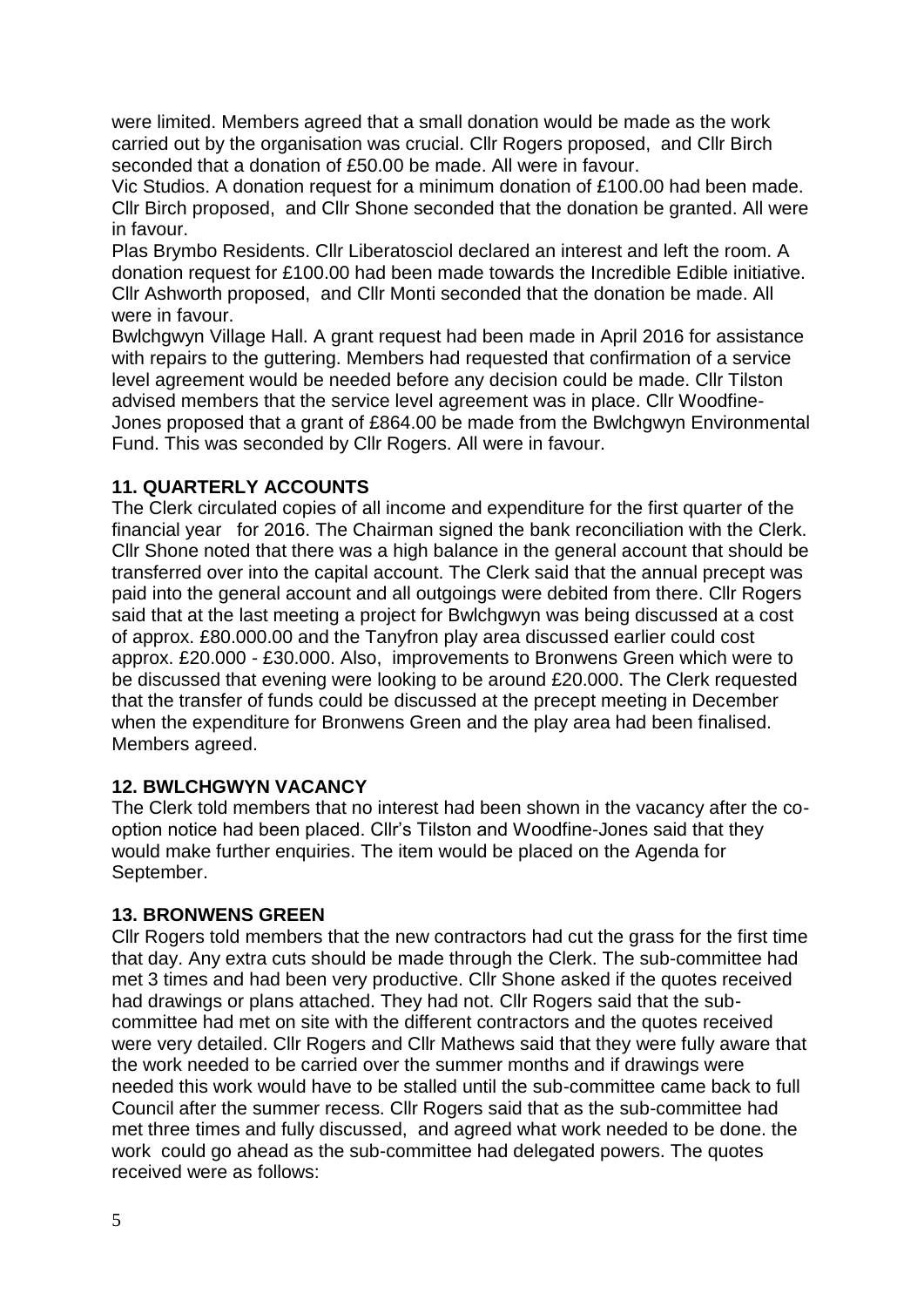Mobility gates:

Woodstock medium mobility kissing gates £283.00 and an additional £130.00 to install. This quote was from WCBC.

Car Parking Space and improvements to football field:

£3568.00 plus VAT. (C Lamberts Building Contractors Brymbo.)

2 quotes had been received for erecting fencing. The first was from Henry Williams at a cost of £6106.70 & VAT

The second from Morton & Jones Ltd for £ 6319.74 inclusive of VAT.

Cllr Rogers proposed that the CC agree to Morton & Jones Ltd carrying out the work on condition that the sub-committee received plans/drawings before the work was carried out. Cllr Birch seconded the proposal. A vote was taken. There were 10 votes in favour and one against with 1 abstention. The Chairman thanked the subcommittee for all their hard work. Cllr Rogers said special thanks should go to Cllr's Mathews and Prince who had put in a huge amount of effort and hard work into this project. Cllr Rogers said that on the matter of pitch fees that had been agreed the previous month he had now received information from WCBC who had significantly reduced their fees. Cllr Birch proposed that BCC reduce their youth fee in line with WCBC at £150.00 per season. Cllr Ashworth seconded the proposal. There were 10 votes in favour with 1 abstention. The motion was carried.

Cllr Rogers said that one final matter needed to be addressed which was that of employing a caretaker. The sub-committee had discussed this as there was a need . The Clerk said that a caretaker would need to be put on the payroll and new pension laws would mean providing a pension fund etc. She suggested getting a local contractor to do the work that was needed, who would then invoice the CC as did the contractor who maintained the War Memorial in Bwlchgwyn. Cllr Prince proposed that the CC look into finding a contractor to carry out this work. Cllr Monti seconded the proposal. A vote was taken. 10 votes were in favour with one against and one abstention. The motion was carried.

# **14.REVISED CODE OF CONDUCT AND MODEL FINACIAL REGULATIONS.**

The Clerk had circulated copies of both of the above prior to the meeting, Cllr Birch proposed and Cllr Mathews seconded that the new revised code of conduct and model financial regulations be adopted by BCC. A vote was taken. All were in favour. The Clerk would advertise that these had been adopted.

# **15. CORRESPONDENCE**

REPLY FROM NATIONAL LIBRARY OF WALES BERSHAM COLLIERY 30 YEARS ON ONE VOICE WALES NOTICE OF NEXT MEETING WREXHAM ALLOTMENT AND LEISURE GARDNERS ASSOC.

# **16. ACCOUNTS FOR PAYMENT**

| 2959 B M HUGHES REFUND OF POSTAGES  | 13.80   |
|-------------------------------------|---------|
| 2960 INLAND REVENUE                 | 457.49  |
| 2961 BTRT HIRE OF ROOM 21/06        | 20.00   |
| 2962 WCBC 6 MONTHLY PLAY AREA MAINT | 5784.00 |
| 2963 N GRIFFITHS BRONWENS GREEN     | 198.00  |
| 2964 B M HUGHES SALARY JULY         | $\star$ |
| 2965 B M HUGHES SALARY AUGUST       | $\star$ |